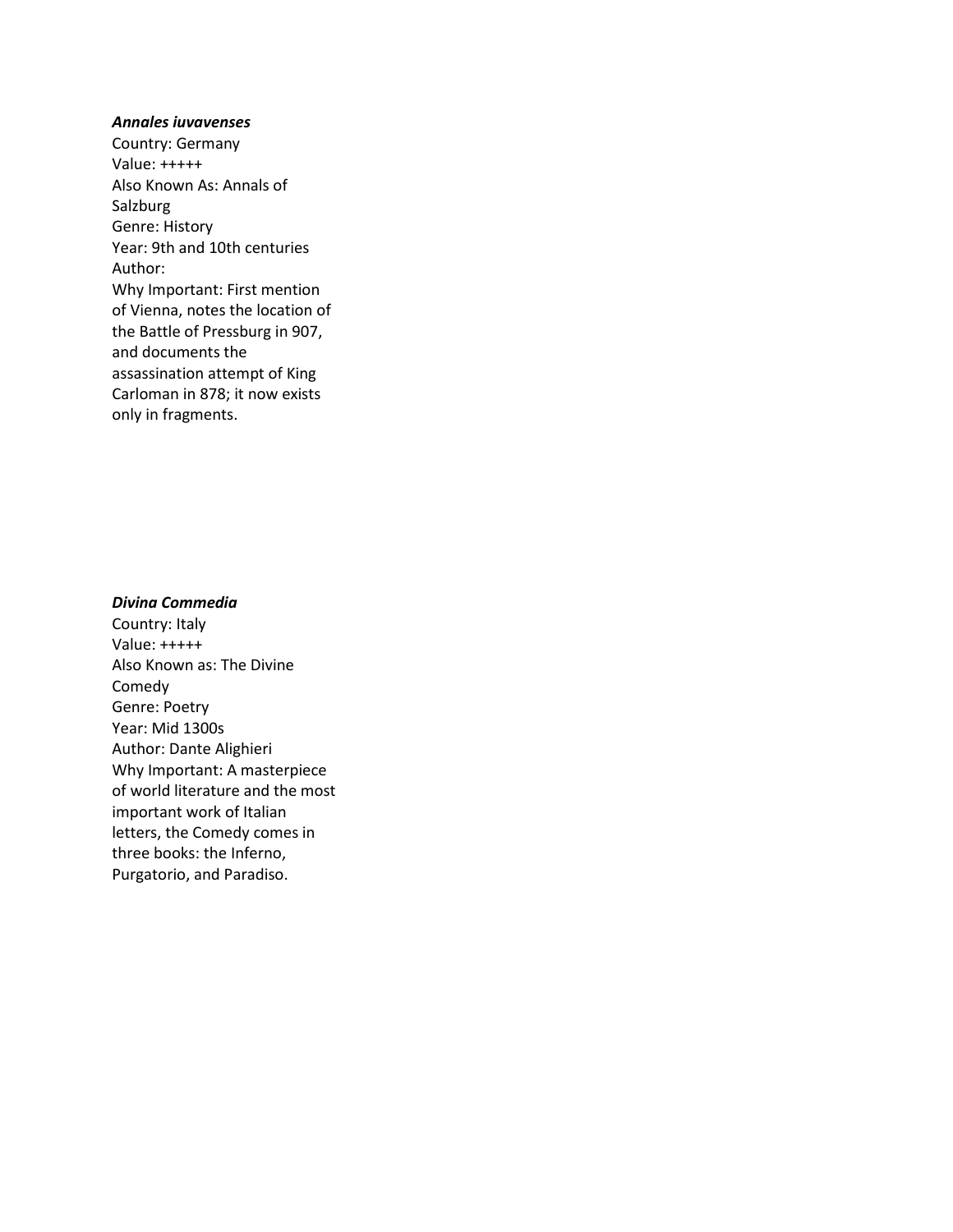### *Las Huelgas Apocalypse*

Country: Spain Value: +++++ Also Known As: Revelation Genre: Religion Year: 1220 Author: N/A Why Important: Part of a 500 year series on commentaries on the Apocalypse.

## *The Rothschild Prayerbook*

Country: Flanders Value: +++++ Genre: Religion (Book of Hours) Year: Early 1500s Author: N/A Why Important: The most expensive illuminated manuscript sold, it is considered a set of renaissance paintings within the pages of a book.